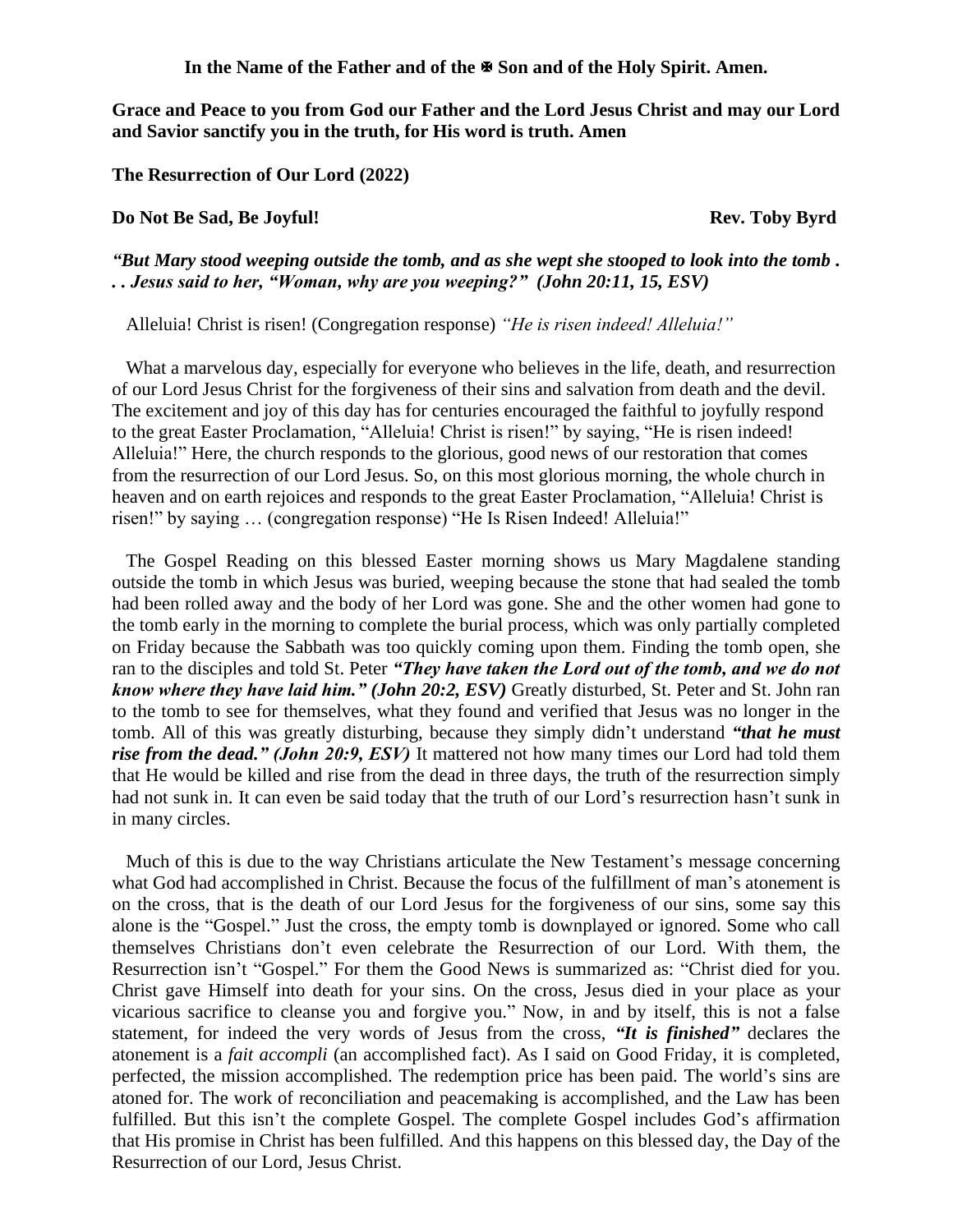Therefore not to understand the significance of our Lord's resurrection presents a real problem. His resurrection from the dead is vitally important in the record of our Lord's ministry on earth. Without it we are robbed of the comfort and strength we receive from God by not believing the Gospel in its entirety.

The Good News of the Gospel is the narrative account of God's deeds in Christ Jesus for the salvation of the world. This narrative obviously doesn't end with the crucifixion of Christ and His burial in a tomb. It continues through His resurrection and His ascension. Thus, our Lord's resurrection is the account of His glorious return from the dead. It is affirmation of His own proclamations. It is the indispensable conclusion of His ministry on earth. Without Easter there is no story, no Good News, no Gospel.

Throughout the narrative of the written gospels there are numerous texts pointing to the importance of this great event in the history of mankind. Often Jesus spoke of this great event saying that He will be killed and *"after three days he will rise"* (Mk. 8:31; Mk. 9:31; Mk. 10:34). He also said on more than one occasion that He would be crucified or killed and, *"he will be raised on the third day"* (Matt. 16:21; Matt. 17:23; Matt. 20:19; Luke 9:22; Luke 18:33). On no less than three separate occasions our Lord informed His apostles this would happen. Furthermore, we are also told that one of the witnesses at our Lord's trial told the Sanhedrin that Jesus had said this, and the angel at the tomb asked, *"Why do you seek the living among the dead? He is not here, but has risen. Remember how he told you, while he was still in Galilee, that the Son of Man must be delivered into the hands of sinful men and be crucified and on the third day rise." (Luke 24:5–7, ESV)* Yet it appears that so many calling themselves Christian have forgotten these words of Jesus. Therefore, let us not be like these forgetful ones or Mary Magdalene, sorrowful or unbelieving, but rather let us be joyful knowing that our Lord Jesus has risen from the dead as He promised and understand what this resurrection truly means for the children of God.

When our Lord was raised from the dead, God, by this glorious act, declared that the work of His Son on the Altar of the Cross; taking the sins of the world upon Himself, suffering the full wrath of God for our sins, thereby atoning for our sins, is indeed a fait accompli (an accomplished fact). But now in the resurrection, God declares that all mankind is to be regarded as righteous before His divine tribunal. Thus, the task His Son accomplished on the cross is now given public and everlasting recognition. St. Paul teaches this gracious reconciliation and justification in his letter to the Romans, saying, *"It will be counted to us who believe in him who raised from the dead Jesus our Lord, who was delivered up for our trespasses and raised for our justification." (Romans 4:24–25, ESV)*

The resurrection brought us God's divine justification. The resurrection of our Lord Jesus Christ willed God to pour out His objective justification upon all mankind, thereby fulfilling His promise of the cross. The resurrection of Jesus Christ from the dead on this glorious first day of the week is God's pronouncement that out of His abundant mercy, He absolves all sinners for the sake of His beloved Son. On the cross God imputed our sins to His Son. Thus, Christ took our sins upon Himself to be counted as His sins (2 Cor. 5:21) and there He took the punishment for our sins. Our forefathers taught, *"As God punished our sins in Christ, upon whom He laid them and to whom He imputed them, as our Bondsman, so He also, by the very act of raising Him from the dead, absolved Him from our sins imputed to Him, and so He absolved also us in Him."* In the resurrection Christ was absolved by God for our sins imputed to Him, and thereby we too are absolved. The justification that is Christ's, is then imputed to us individually through faith (subjective justification).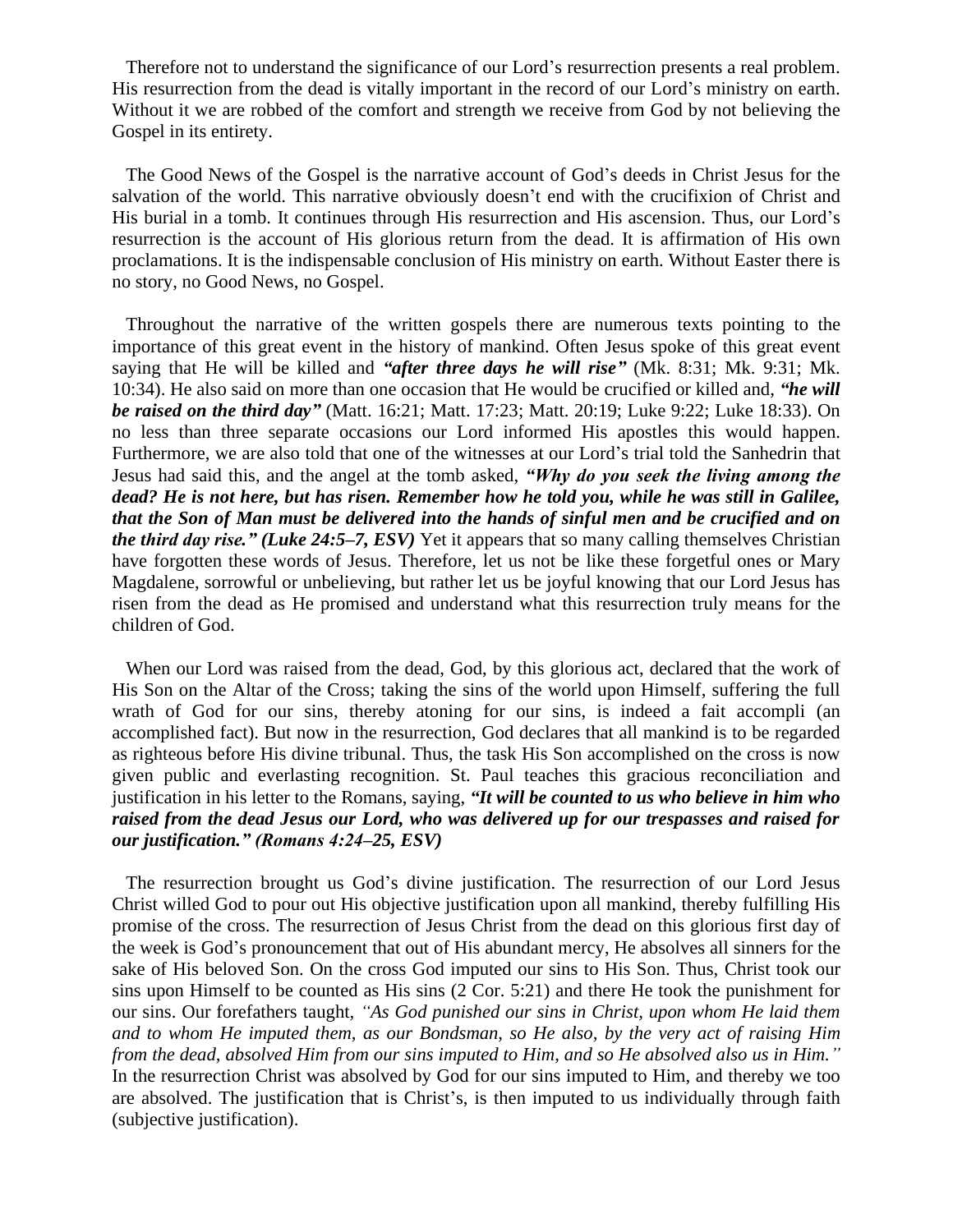To be certain, this glorious Resurrection Day in the overall narrative of the Gospel is as important as Good Friday, for it is the divine outcome of our Lord's meritorious work upon the Altar of the Cross.

The Gospel is indeed the Good News of what God did in and through Jesus Christ, which means that *Easter* must be proclaimed, not just Good Friday. What a joyful ending to such a sorrowful death. Raised to life again! The God/Man Jesus is who He proclaimed to be. He is the Son of God whose life, death, and resurrection set man right with God, opening the door of heaven to all who believe. Therefore, Mary didn't really have a reason to cry, but she had forgotten the words of her Lord, *"after three days I will rise from the tomb."* This is our joy today, for God's Son's resurrection from the dead points to the resurrection of all believers, pointing to our resurrection, on the Last Day.

His enemies worried that the disciples would steal His body and thus claim His resurrection. With the body of Jesus only buried and not raised to life, everything would be different. Our Lord's enemies would have been correct, making Jesus wrong. Making Him a fraud. Which in view of the circumstances appeared to be the case.

Our Lord gave His life on the Altar of the Cross. He died there hanging on that cursed tree. His body was taken down and placed in a tomb, partially prepared for burial. He had been abandoned by His followers, even by God Himself. No doubt, Jesus was dead! If He would have stayed that way, the story of His life would have been over, and the Law would not have been fulfilled. But He didn't stay that way! No, the kingdom of God had come among His people in the life of His beloved Son, Jesus Christ, and it would not depart with His Son's death. To the contrary, in His resurrection the kingdom of God is fully expressed, His desire that all men should be saved from the horrors of sin, death, and the devil are fully realized in the life, death, and resurrection of His beloved Son Jesus Christ. Alleluia, Christ is Risen!

Sorrow turned to joy. This is the story of the resurrection. Repentance of sins now has more meaning than just our sorrow, it has God's promise that for the sake of His Son, He forgives us. This truth has great significance for our Baptism as we remember the words of St. Paul in his letter to the Romans, *"We were buried therefore with him by baptism into death, in order that, just as Christ was raised from the dead by the glory of the Father, we too might walk in newness of life. For if we have been united with him in a death like his, we shall certainly be united with him in a resurrection like his.*" (*Romans 6:4–5, ESV*) Furthermore, we recall the words of Job, *"For I know that my Redeemer lives, and at the last he will stand upon the earth. And after my skin has been thus destroyed, yet in my flesh I shall see God, whom I shall see for myself, and my eyes shall behold, and not another." (Job 19:25–27, ESV)* We also recall the words of Jesus, *"And this is the will of him who sent me, that I should lose nothing of all that he has given me, but raise it up on the last day. For this is the will of my Father, that everyone who looks on the Son and believes in him should have eternal life, and I will raise him up on the last day." (John 6:39–40, ESV)* And again when Jesus told Martha that her brother Lazarus would rise again, St. John says, *"Martha said to him, "I know that he will rise again in the resurrection on the last day." Jesus said to her, "I am the resurrection and the life. Whoever believes in me, though he die, yet shall he live," (John 11:24–25, ESV)* 

Sorrow turned to joy. Just as death could not hold our Lord, it will not hold you. Forty days after His resurrection our Lord ascended into heaven with the promise to return. On the night He was betrayed, our Lord told His apostles, *"Let not your hearts be troubled. Believe in God; believe also in me. In my Father's house are many rooms. If it were not so, would I have told you that I go to prepare a place for you? And if I go and prepare a place for you, I will come again and will take you to myself, that where I am you may be also." (John 14:1–3, ESV)* He